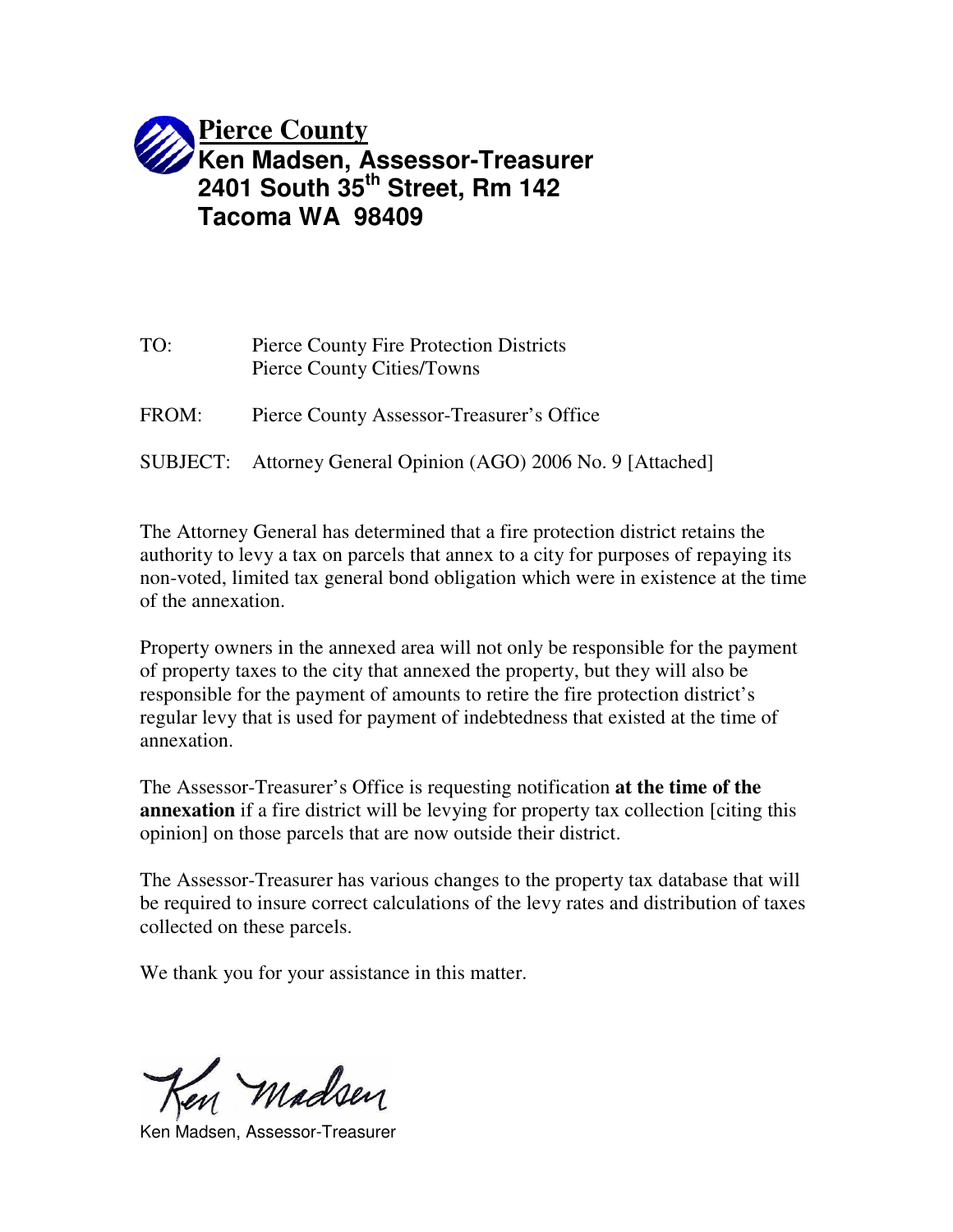**DEINIONS** Rob McKenna | 2005-2007 | Attorney General of Washington

FIRE PROTECTION DISTRICTS - CITIES AND TOWNS - ANNEXATION - TAXATION - Effect on fire protection district's taxing authority of annexing part of the district into a code city.

If a fire protection district issues non-voted, limited tax general obligation bonds, and a portion of the district is subsequently annexed by a code city, the fire protection district retains the authority to levy a tax on property in the annexed area for the purpose of repaying its existing bond obligations.

## April 17, 2006

\*\*\*\*\*\*\*\*\*\*\*\*\*\*\*\*\*\*\*\*\*\*\*\*\*\*\*\*\*

**Cite As:** 

The Honorable Jeremy Randolph Lewis County Prosecuting Attorney 360 NW North Street Chehalis, WA 98532-1900

AGO 2006 No. 9

Dear Prosecutor Randolph:

By letter previously acknowledged, you have requested our opinion on two questions, which we paraphrase as follows:

If a fire protection district issues non-voted, limited tax general obligation bonds, and a code city subsequently annexes a portion of the district, does the district retain the authority to levy and collect taxes on the annexed property for the purpose of repaying the bonds?

## **BRIEF ANSWER**

When a fire protection district issues a general obligation bond, the bond is secured by the financial resources and taxing authority of the district. If a code city annexes the property within the fire protection district while the bond is still outstanding, the fire protection district retains the ability to levy taxes on the property to enable the district to repay the debt.

## **ANALYSIS**

Fire protection districts are permitted to issue general obligation bonds pursuant to RCW 52.16.061. That statute states:

The board of fire commissioners of the district shall have authority to contract indebtedness and to refund same for any general district purpose, including expenses of maintenance, operation and administration, and the *foriginal page 2]* acquisition of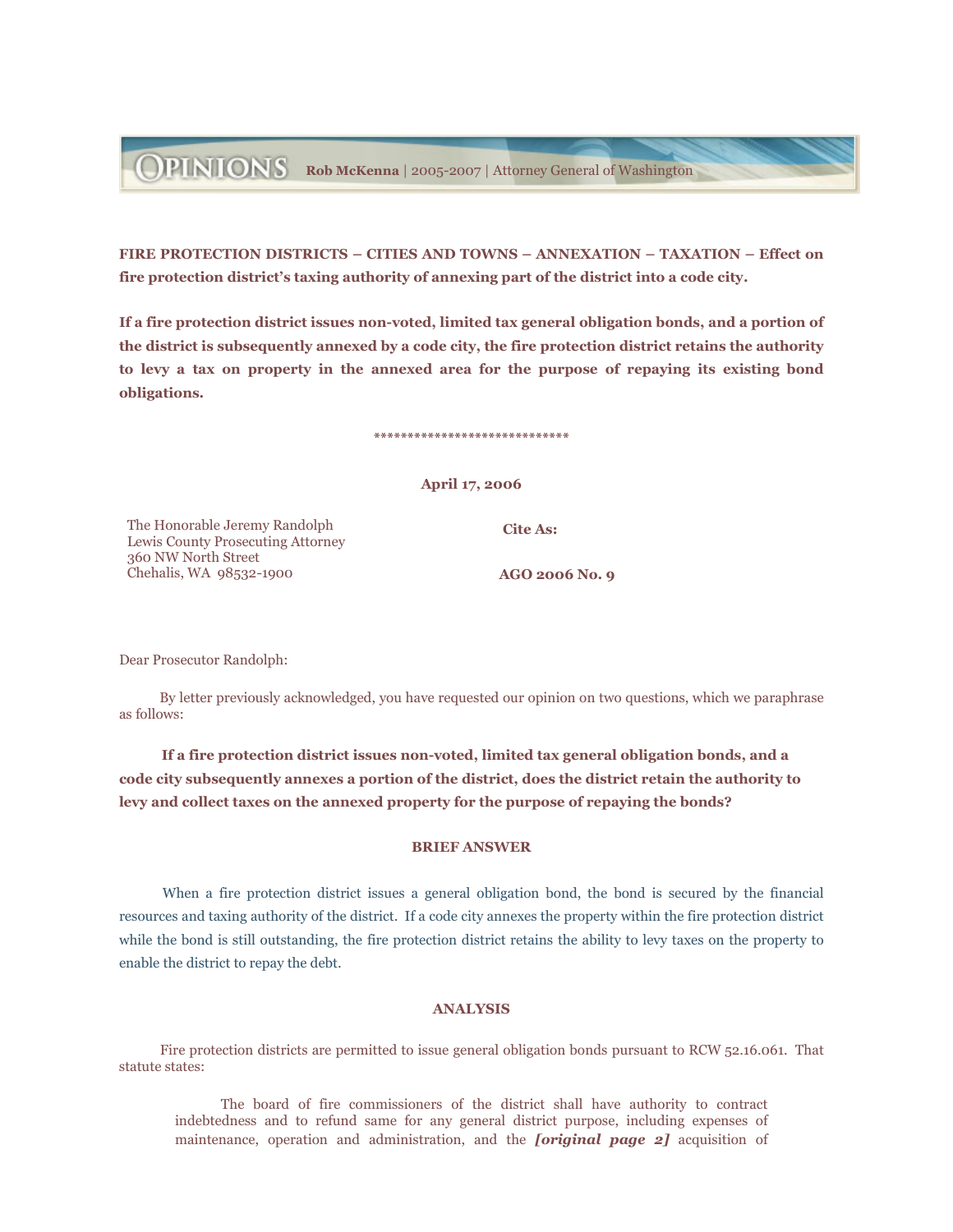firefighting facilities, and evidence the same by the issuance and sale of general obligation bonds of the district payable at such time or times not longer than twenty years from the issuing date of the bonds. Such bonds shall be issued and sold in accordance with chapter 39.46 RCW. Such bonds shall not exceed an amount, together with any outstanding nonvoter approved general obligation indebtedness, equal to three-eighths of one percent of the value of the taxable property within the fire protection district, as the term "value of the taxable property" is defined in RCW 39.36.015.

A general obligation bond is a "municipal bond secured by the financial resources, including the taxing and additional credit capacity, of the issuing municipality." Contemporary Dictionary & Handbook of Economic Finance Statistics 71 (1992). When there are limits on the tax rates that can be levied to support the debt, the bond is referred to as a limited tax general obligation bond. See Standard & Poor's Public Finance Criteria 2005, at 56, available at http://www2.standardandpoors.com/servlet/Satellite?pagename=sp/Page/HomePg (visited March 14, 2006).

RCW 52.16.061 provides that fire protection district bonds are issued and sold in accordance with RCW 39.46. RCW 39.46.020(1) defines the term "bond" as:

[A]ny agreement which may or may not be represented by a physical instrument, including notes, warrants, or certificates of indebtedness, that evidences an indebtedness of the state or a local government or a fund thereof, where the state or local government agrees to pay a specified amount of money, with or without interest, at a designated time or times to either registered owners or bearers, including debt issued under chapter 39.50 RCW.

General obligation bonds are issued pursuant to the limitations contained in RCW  $39.46.110(2)$ , which states:

General obligation bonds constitute an indebtedness of the local government issuing the bonds that are subject to the indebtedness limitations provided in Article VIII, section 6 of the state Constitution and are payable from tax revenues of the local government and such other money lawfully available and pledged or provided by the governing body of the local government for that purpose. Such governing body may pledge the full faith, credit and resources of the local government for the payment of general obligation bonds. The payment of such bonds shall be enforceable in mandamus against the local government and its officials. The officials now or hereafter charged by law with the duty of levying taxes pledged for the payment of general obligation bonds and interest thereon shall, in the manner provided by law, make an annual levy of such taxes sufficient together with other moneys lawfully available and pledge [pledged] therefor to meet the payments of principal and interest on the bonds as they come due.

**[original page 3]** When a fire protection district issues a limited tax general obligation bond, the district is indebted. The security for the bond is the district's financial resources, including its ability to tax property within the fire protection district. If the bond is not paid, the remedy is to enforce the bond against the district and its officials. RCW 39.46.110(2). A writ of mandamus can be issued, requiring the fire protection district and its officials to levy taxes in order to pay the bond obligation. Id.

The Legislature has recognized that after a fire protection district issues a bond, property within the district may be annexed by a code city. RCW 35A.14.500 states:

Outstanding indebtedness not affected. When any portion of a fire protection district is

annexed by or incorporated into a code city, any outstanding indebtedness, bonded or otherwise, shall remain an obligation of the taxable property annexed or incorporated as if the annexation or incorporation had not occurred.